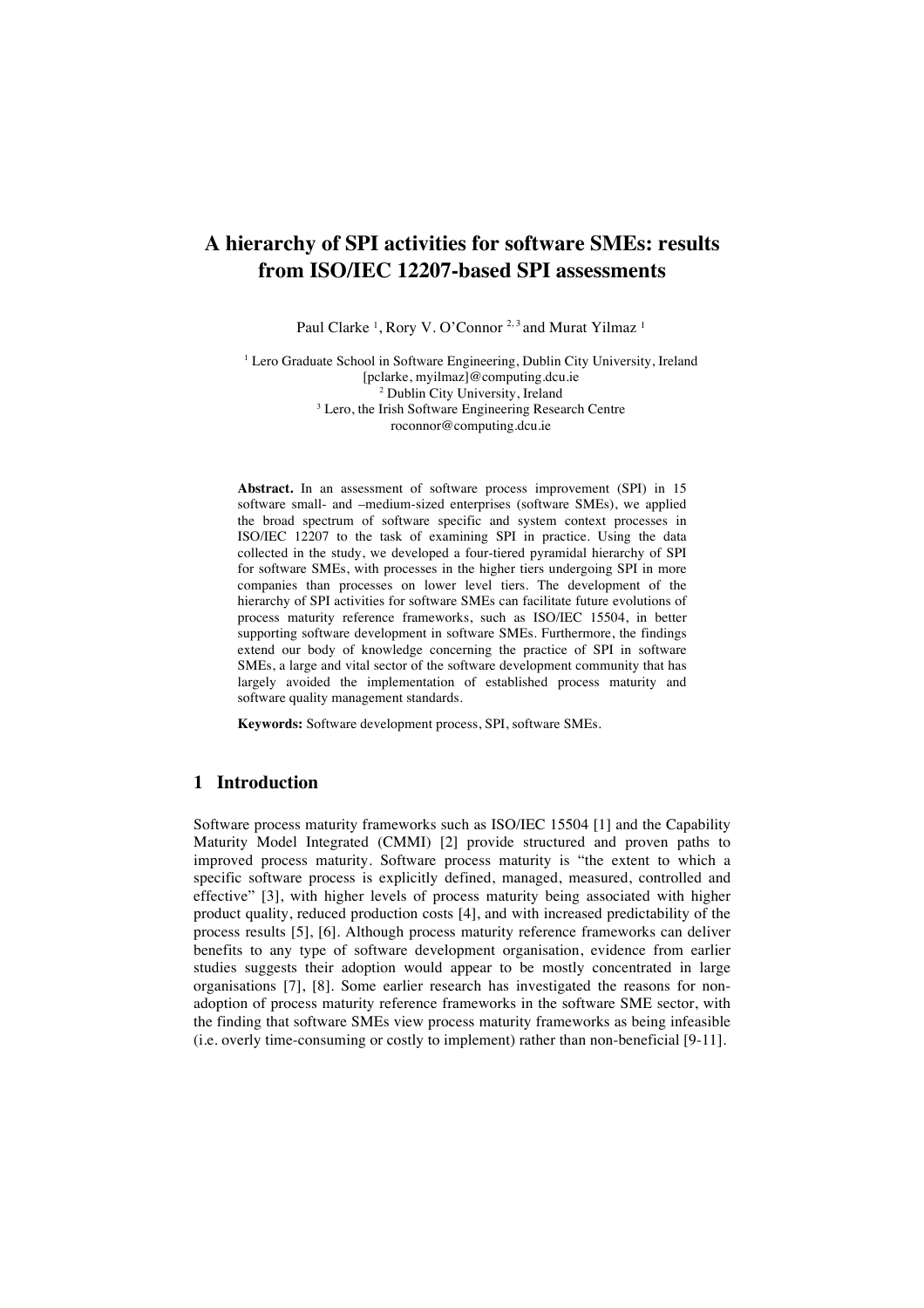Although software SMEs tend to not implement process maturity frameworks, they nonetheless require a software development process in order to produce and maintain software products. The software process can be implemented in a formal or informal manner, but in order to best address the needs of the organisation "it is reasonable to assume that the optimal process is not static but is organization-dependent and timedependent, and will have to be modified as the context in which the organization operates evolves" [12]. With organisational context regularly changing, companies need to continually adapt their software development processes in order to maximise the efficiency and effectiveness of their software development efforts. However, despite the obvious theoretical benefits of adopting a strong software development process focus, evidence from recent studies suggests that in practice, software SMEs can adopt a low process priority [13], tending only to implement SPI in response to negative business events [14]. Given this gap between the theory and practice, it is the view of the authors of this paper that we need to develop a much greater understanding of SPI as practiced in software SMEs.

In order to develop a better understanding of SPI as practiced in software SMEs, we designed a study that investigates SPI across the broadest possible range of software development processes. As we shall present in this paper, our study permits the development of a hierarchy of process areas in terms of their importance for SPI in software SMEs. The development of this classification extends our knowledge of SPI as practiced in software SMEs, and provides valuable information that can assist future evolutions of process reference frameworks in addressing the needs of software SMEs.

The remainder of this paper is structured as follows: Section 2 provides an overview of our study, including details of the approach to data collection and the participating organisations; Section 3 presents a hierarchy of SPI as practiced in software SMEs, along with some recommendations for future research directions and field studies. Finally, Section 4 discusses the importance of the findings along with some concluding remarks.

### **2 Study Overview**

The study presented in this paper is primarily concerned with examining the extent of SPI implemented in software SMEs over a 12 month period. In order to examine the extent of SPI implemented in an organisation, it is possible to utilise the process assessment vehicles associated with process maturity reference frameworks. For example, an ISO/IEC 15504 assessment could be conducted at the commencement of the 12 months under investigation, hence establishing the process maturity at the start of the period under investigation. At the end of the period of investigation, a second process assessment could be conducted, this time establishing the process maturity at the end of the year. A comparative analysis of the two process assessment results could thereafter being employed so as to determine the amount of SPI conducted during the elapsed period of time.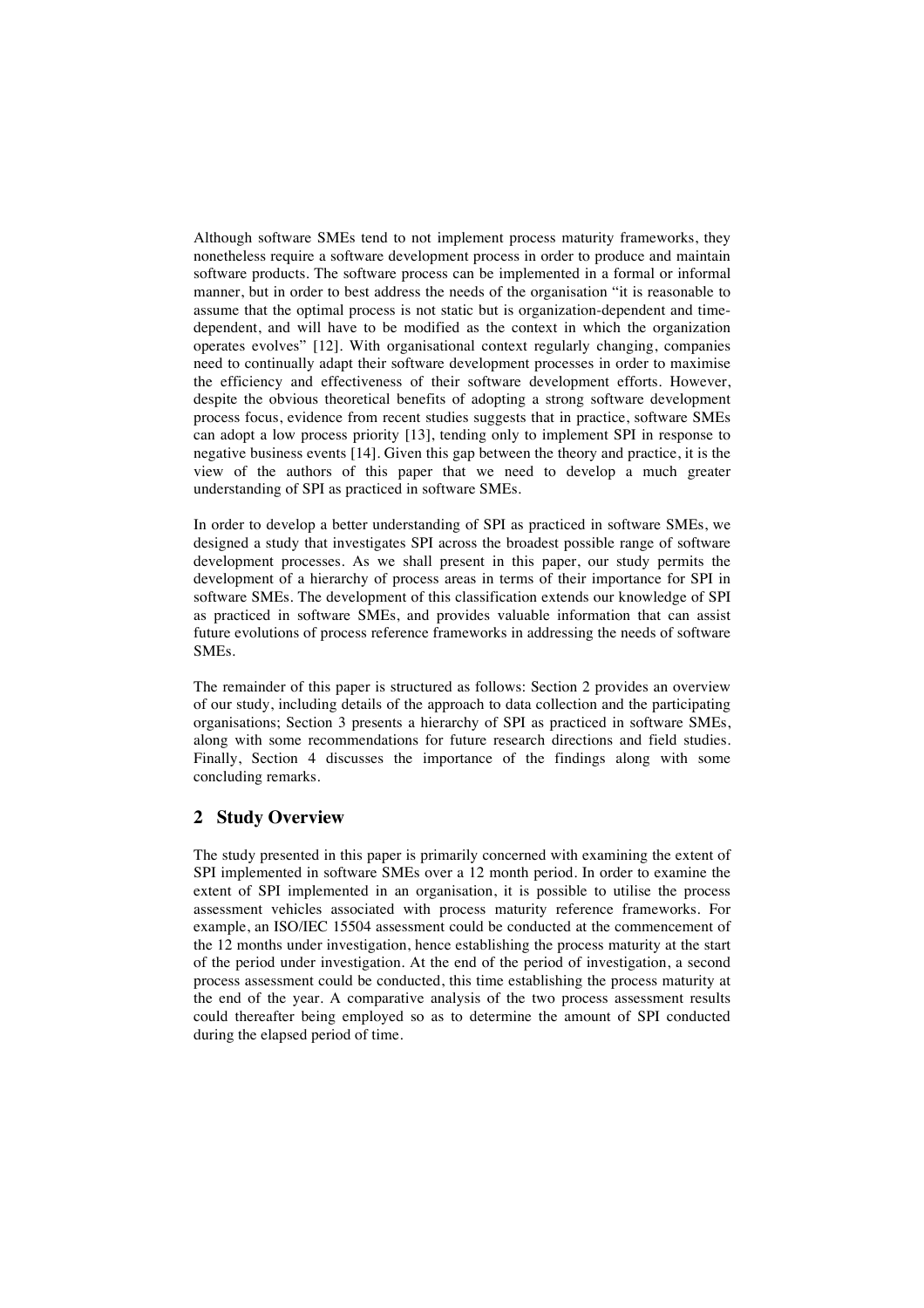While two process assessments, followed by a finite difference analysis, could be employed in order to determine the amount of SPI implemented in an organisation, there are a number of reasons why this approach is considered unsuited to the needs of this study. Firstly, this study is concerned with examining SPI in software SMEs, a sector that has traditionally declined to implement process maturity reference frameworks. Secondly, process assessments are concerned with collecting data in relation to process maturity. Although this study is interested in examining the extent of SPI implemented in software SMEs, it is not concerned with the degree process maturity in the participating organisations and therefore, the collection of process maturity data would represent an inefficient approach to collecting the data required for this research. A third reason for not employing process assessments in this research relates to the time requirement for the discharge of two process assessments. Gaining access to participating organisations is a difficult challenge for researchers and the research team felt that the large amount of time required to conduct two process assessments might act as a further disincentive for the candidate software SMEs who might consider participating in this study.

Given the limitations of process assessments as outlined above, we formulated a new, more efficient approach to examining the amount SPI implemented in software SMEs, an approach that does not require the collection of process maturity data and a subsequent finite difference analysis. Conceptually, our new approach requires that an organisation is asked to identify the instances of SPI as implemented in their organisations over the past 12 months. In order for such an approach to be reliable, it is important that as a basis, the instrument of inquiry is developed from a recognised, comprehensive process reference framework. Although a number of candidate reference frameworks exist, it is the view of the authors that no single framework offers greater scope than ISO/IEC 12207 [15].

### **2.1 ISO/IEC 12207 Software Development Process Reference Framework**

ISO/IEC 12207 identifies a comprehensive set of software development processes – covering not just the core activities related to software developed (which ISO/IEC 12207 terms *Software specific processes*) but also including the additional related processes required for the housing of software development activities in the broader processes that are required for conducting business (which ISO/IEC 12207 terms *System context processes*)*.* In total, there are 43 individual processes identified in ISO/IEC 12207, with these processes being broken down into over 400 process tasks (refer to Figure 1).

As well as offering a broad set of core and supporting software development processes, ISO/IEC 12207 is also considered to be suited to the needs of this study because of the consensual nature of the development and maintenance of the process reference framework. This consensual nature is exemplified by the approach adopted by the International Organization for Standardisation (ISO) when drafting, accepting and evolving standards – whereby 75% of the participating national bodies must approve a standard prior to publication [15]. In addition to the rigorous and consensual nature of the ISO's standard acceptance criteria, ISO/IEC 12207 has also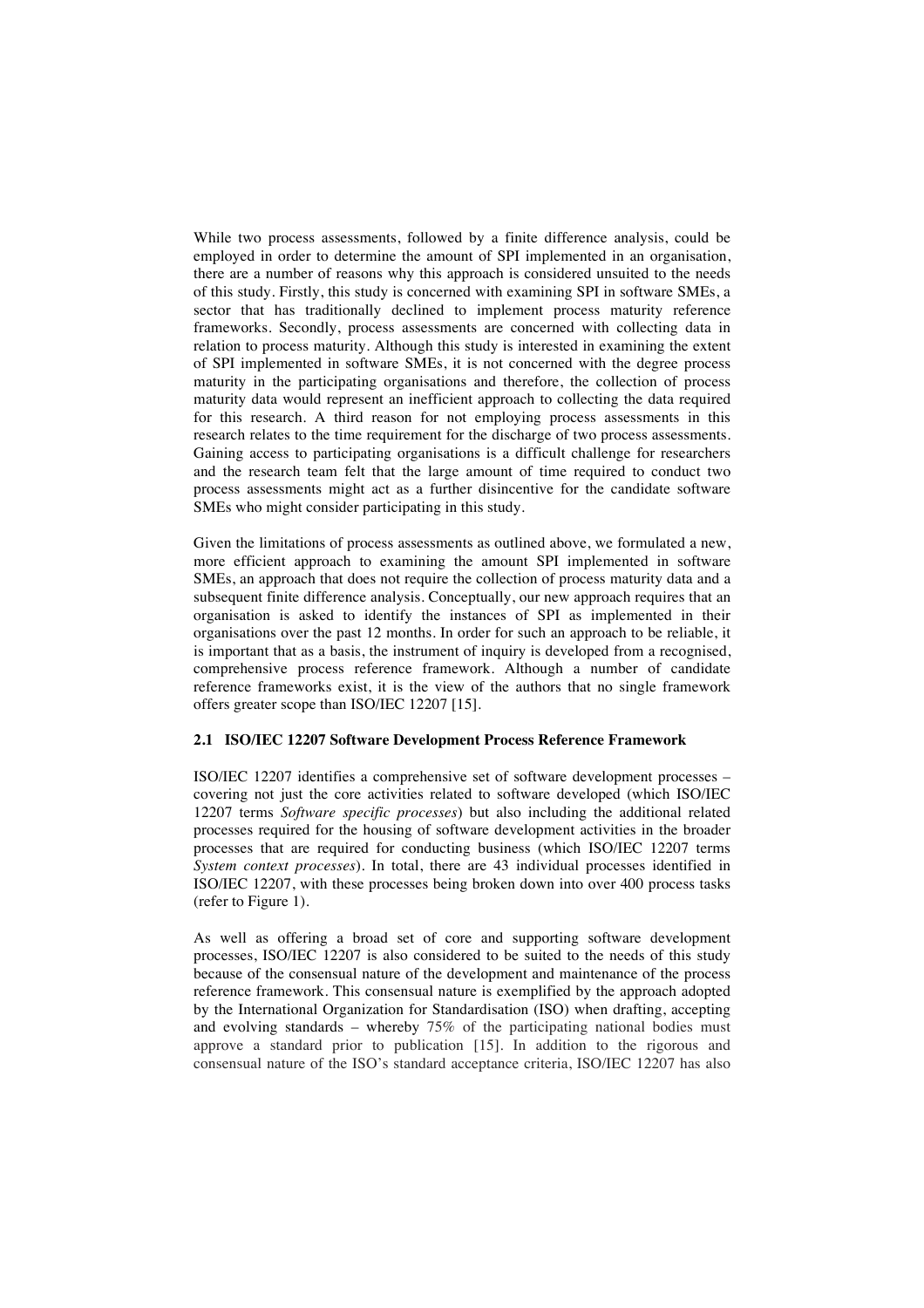been developed in collaboration with the Institute of Electrical and Electronic Engineers (IEEE) Computer Society, hence further ensuring that ISO/IEC 12207 is comprehensive in nature and generally accepted by the broader software development community.



**Fig. 1.** ISO/IEC 12207 Topology

In addition to the reasons cited above for adopting ISO/IEC 12207 for this study, a further important consideration relates to the independence of ISO/IEC 12207. Since a number of software SMEs will participate in this study, and considering that they may all adopt different process development methodologies, it is important that the chosen software development process reference framework is independent of any particular, prescribed software development approach. Since ISO/IEC 12207 provides a "meta-model that defines common software engineering activities independently of a particular life-cycle model" [16], it is considered to offer an ideal reference framework for the type of study that we wanted to conduct. While ISO/IEC 12207 is well suited to the requirements of this study, the standard does not natively present in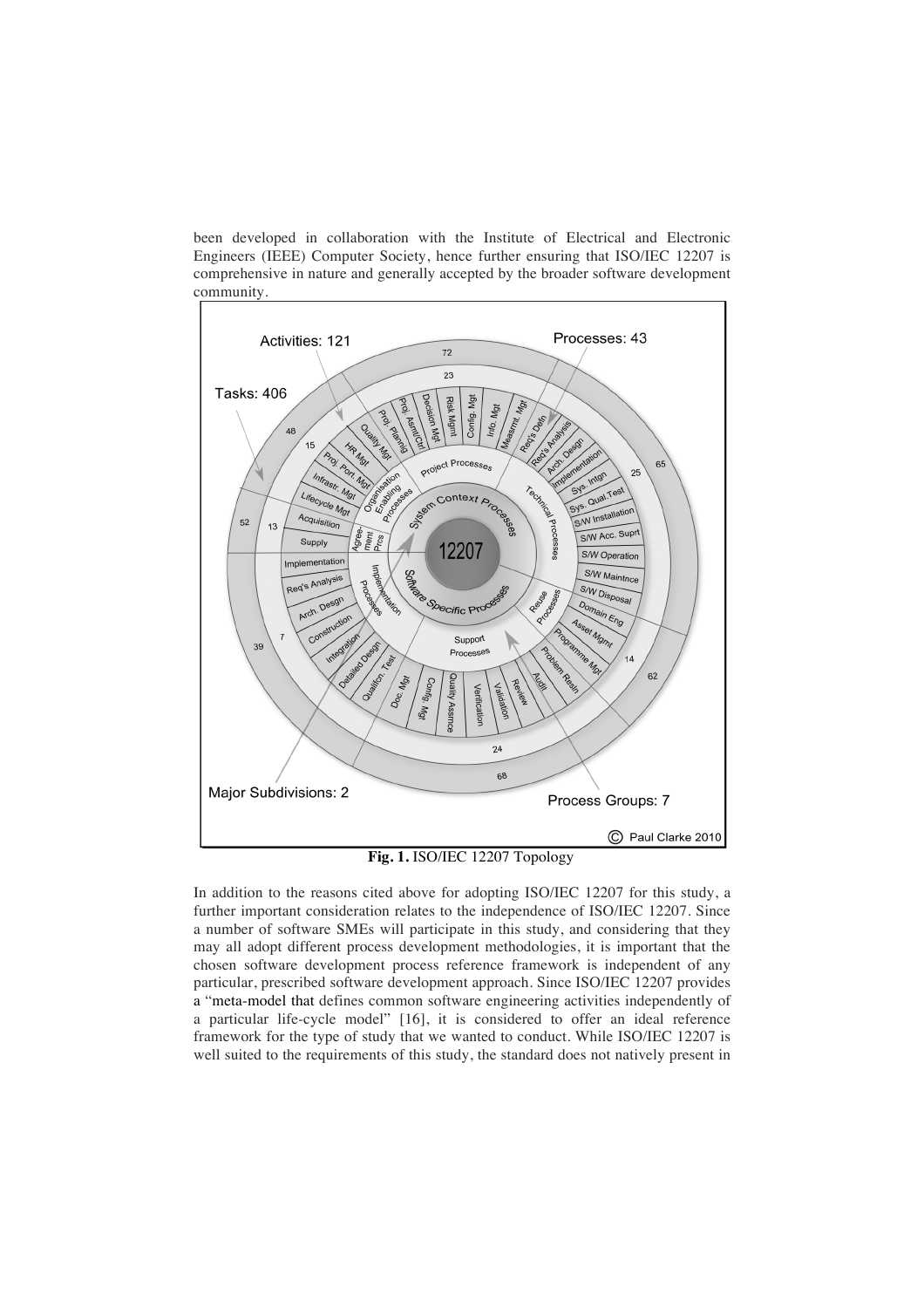a form that permits the investigation of the amount of SPI implemented in a software development organisation. Therefore, this study developed a systematic method for converting ISO/IEC 12207 to a survey instrument suited to the task of investigation the amount of SPI conducted in a company over a period of time.

#### **2.2 Technique for converting ISO/IEC 12207 to a SPI survey instrument**

In order to adapt ISO/IEC 12207 [15] for the purpose of investigating the amount of SPI implemented in software SMEs over a period of time, it is necessary to first fully analyse the standard, becoming intimately familiar with all of the details that are contained within the standard. These details are first extracted to a master list of questions that can be employed in order to determine the amount of SPI in an organisation over a period of time. Since ISO/IEC 12207 incorporates a large degree of cross-referencing of processes, the next step in the survey instrument development is to remove instances of duplication in the questions. Following the removal of duplications, the list of questions is further distilled in order to meet practical considerations – for example, the time required to discharge the survey instrument.

Subsequent survey instrument development steps include a reordering of the questions so as to ensure that the survey instrument has a suitable flow, and the engagement of external expert reviewers. In the case of the independent expert review, current and former editors of ISO/IEC 12207 along with other experts familiar with ISO/IEC 12207, are engaged so as to examine multiple aspects of the draft SPI survey instrument, including content, scope and look and feel. Following feedback from the independent expert reviewers, a number of updates were made to the SPI survey instrument. Thereafter, the survey instrument was subject to a pilot phase with an industry partner, after which the survey instrument was again updated based on the industry feedback. Extensive details on the conversion of ISO/IEC 12207 to the SPI survey instrument are available in an earlier published work [17].

In its final form, the SPI survey instrument contained 63 questions that took the general form of: "*Over the past year, has there been any modification in the approach to…[some aspect of the software development process]?* In responding to the questions, the interviewees were asked to rate the degree of process modification according to a four point Likert scale, as follows:  $0 =$  no modification;  $1 =$  minor modification;  $2=$  major modification; and  $3=$  significant modification.

Having systematically developed our SPI survey instrument from ISO/IEC 12207, the next step in the study was to secure the engagement of participating software SMEs, followed by a discharge of the survey instrument in order to collect SPI data from the participating organisations.

### **2.3 SPI data collection**

The SPI survey instrument was deployed to a total of 15 participating companies between March and July 2011. Each of the participating organisations satisfied the European Commission definition of an SME [18]. Within each of the participating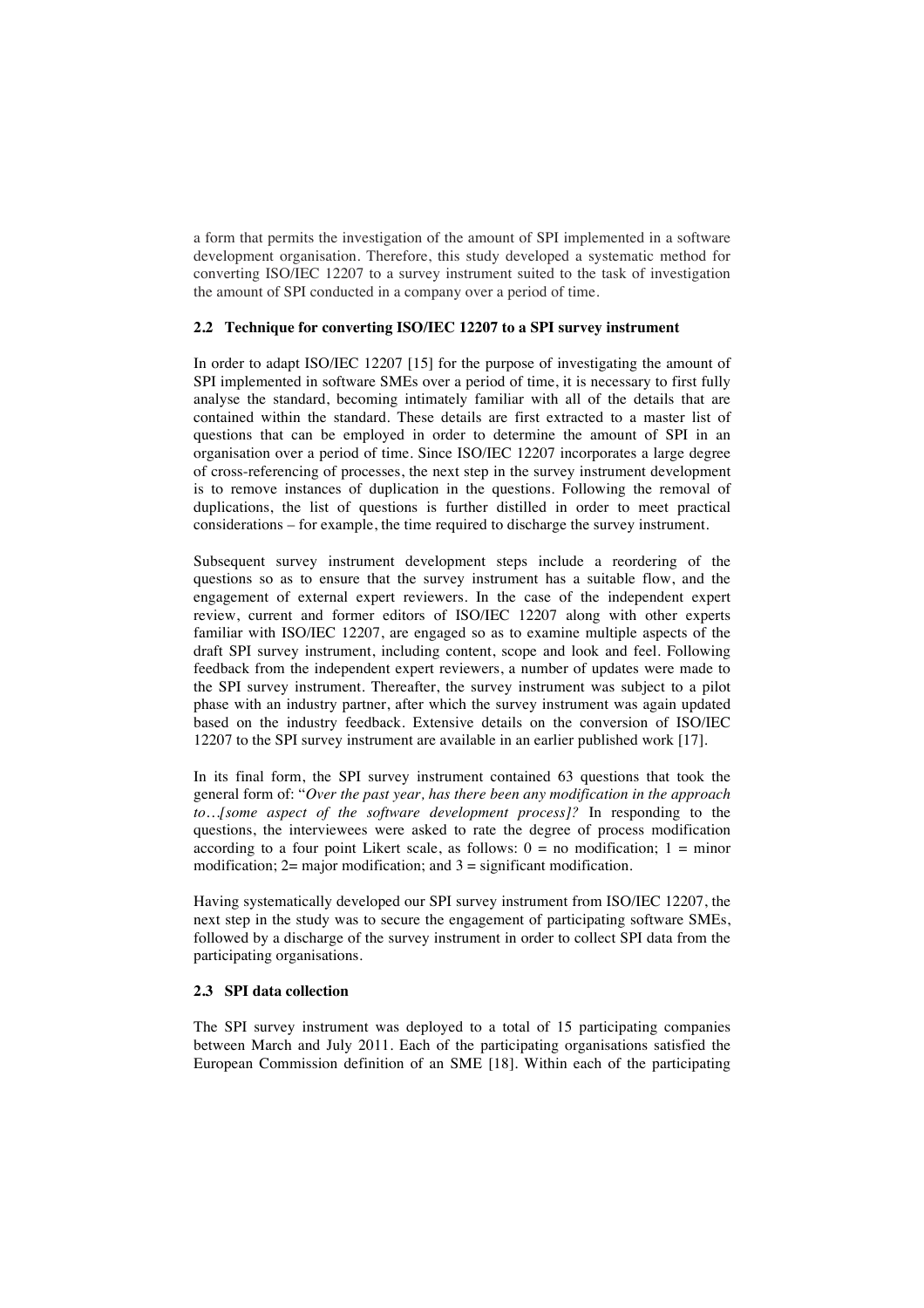organisations, a suitable participant was identified; most commonly, the interviewee held the job title of Software Development Manager, Engineering Manager or Director of Engineering – in all cases, the interviewee was identified as the most appropriate person in the organisation to address the broad scope of inquiry covered by the SPI survey instrument. The participating software SMEs varied in terms of the headcount: 3 of the participating companies had less than 10 staff; 4 companies had between 10 and 19 staff; the remaining 8 companies had between 20 and 129 staff.

Predominately, the participating organisations were primarily located in Ireland. However, in some cases, the organisations were mostly located outside of Ireland, in places such as the US and Chile. Where possible, the interviews were conducted faceto-face with telephone interviews being employed in a small number of cases (for example, where the interviewee was based in a remote location). The interviews required approximately 2 hours to complete, giving a total interview time of  $\sim 30$ hours. Irrespective of whether the interview was conducted face-to-face or via telephone, the interview was (with the consent of the interviewee) recorded and later, the interview recording was carefully examined to ensure that the responses of the interviewee were accurately and complete documented in electronic form.

In addition to generally being extremely busy, candidate organisations were somewhat cautious about revealing information regarding the internal workings of the company. In order to assuage such concerns, a number of procedures were implemented: (1) each of the participating organisations was allocated a random pseudonym such that the identity of the organisations was not divulged; (2) all recordings, be they stored on portable or fixed devices, were securely encrypted; and (3) the researchers developed a bi-lateral non-disclosure agreement that could be employed to further reinforce the confidence of the participating organisation regarding the privacy and security of the data.

Following the completion of the interviews in the 15 participating organisations, the researchers collected a large volume of data in relation to SPI as practiced in software SMEs. The next step in to apply the study data towards the development a hierarchy of SPI activities for software SMEs.

# **3 Hierarchy of SPI activities for software SMEs**

An analysis of the SPI reported in this study permits the development of a hierarchy of SPI processes, as implemented in practice in software SMEs. Since the SPI survey instrument was developed from ISO/IEC 12207 (refer to Section 2), it is possible to map each of the questions in the survey instrument back to the originating process in ISO/IEC 12207. Using this mapping, we constructed a hierarchy of ISO/IEC 12207 processes in terms of the processes being targets for SPI, i.e. processes that constitute the top tier of the pyramidal hierarchy underwent SPI in a greater number of organisations than processes that are on the second tier of the hierarchy; with processes on the second tier of the hierarchy undergoing SPI in a greater number of organisations than processes that are on the third tier, etc. The resulting hierarchy is presented in Figure 2.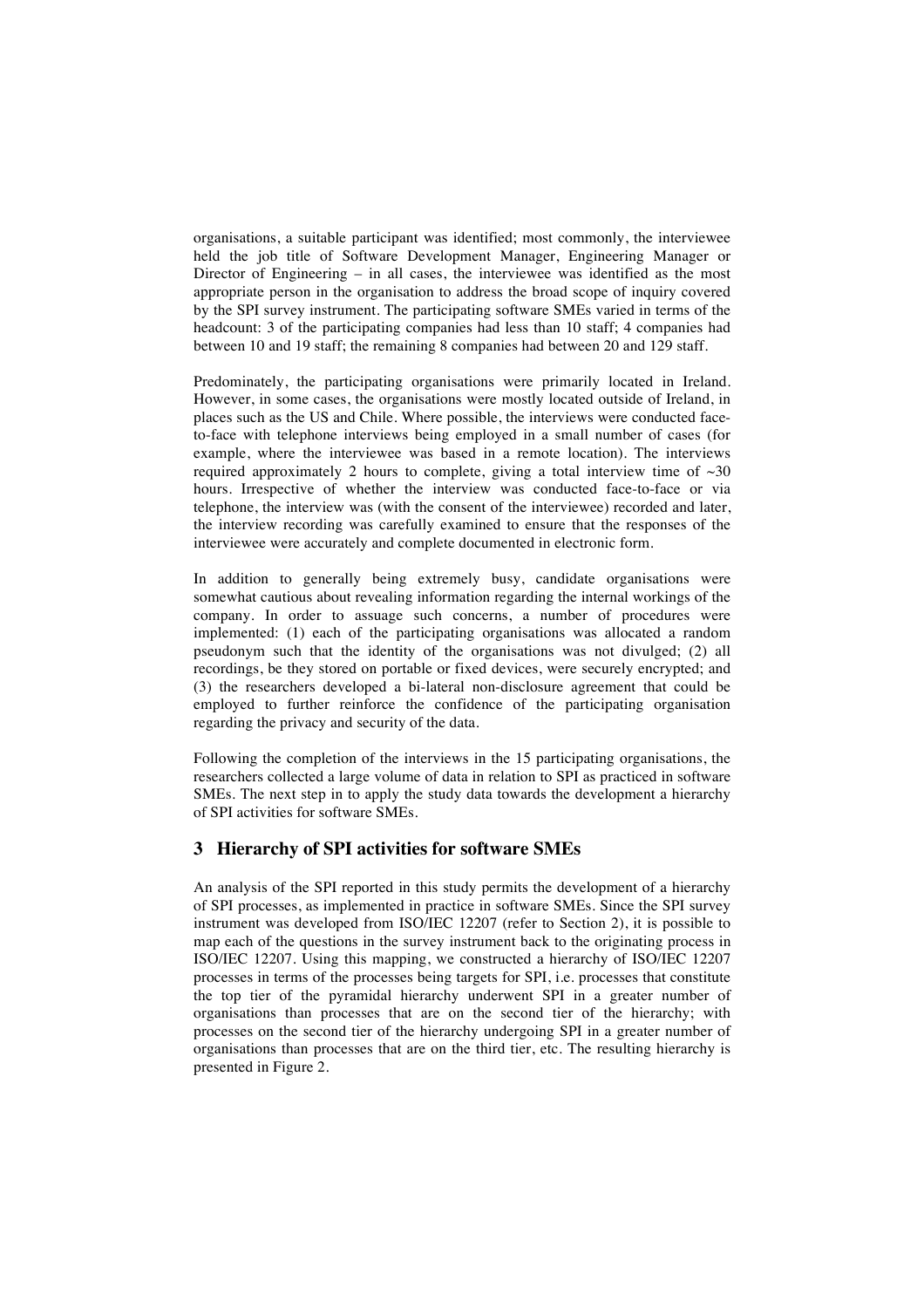

**Fig. 2.** ISO/IEC 12207 based SPI hierarchy for software SME †

From the SPI hierarchy pyramid presented in Figure 2, it can be seen that there are nine key software processes that undergoing SPI most frequently in software SME. Some of these processes have been reported in earlier studies, while others have not. For example, earlier related studies demonstrated that software SMEs derived both short- and long-term benefits from SPI in areas such as requirements analysis, configuration management and project planning [19-23]. However, no earlier published study indicated that infrastructure management, installation, and supply were key process improvement targets for software SMEs. This is perhaps owing to the broad nature of the inquiry in this study. Earlier studies may have focused just on the software specific processes as identified in ISO/IEC 12207. However, the infrastructure management, installation, and supply processes are all system lifecycle processes and therefore, broader in scope than the purely software specific process grouping.

In the lowest tier of the SPI hierarchy, Tier 0, there are ten key software processes. As with the processes in the highest tier of the pyramid, a number of these processes have

 <sup>†</sup> There are 43 individual processes identified in ISO/IEC 12207. The Implementation Process (6.4.4) is wholly defined by the Software Implementation Process (7.1.1) and is therefore not separately included in the hierarchy. Following feedback from independent expert reviewers, the Decision Management Process  $(6.3.3)$  was not included in the survey instrument – it was the view of the reviewers that this process was beyond the scope of software SMEs. Therefore, the resulting hierarchy presented in Figure 2 has 41 individual processes included.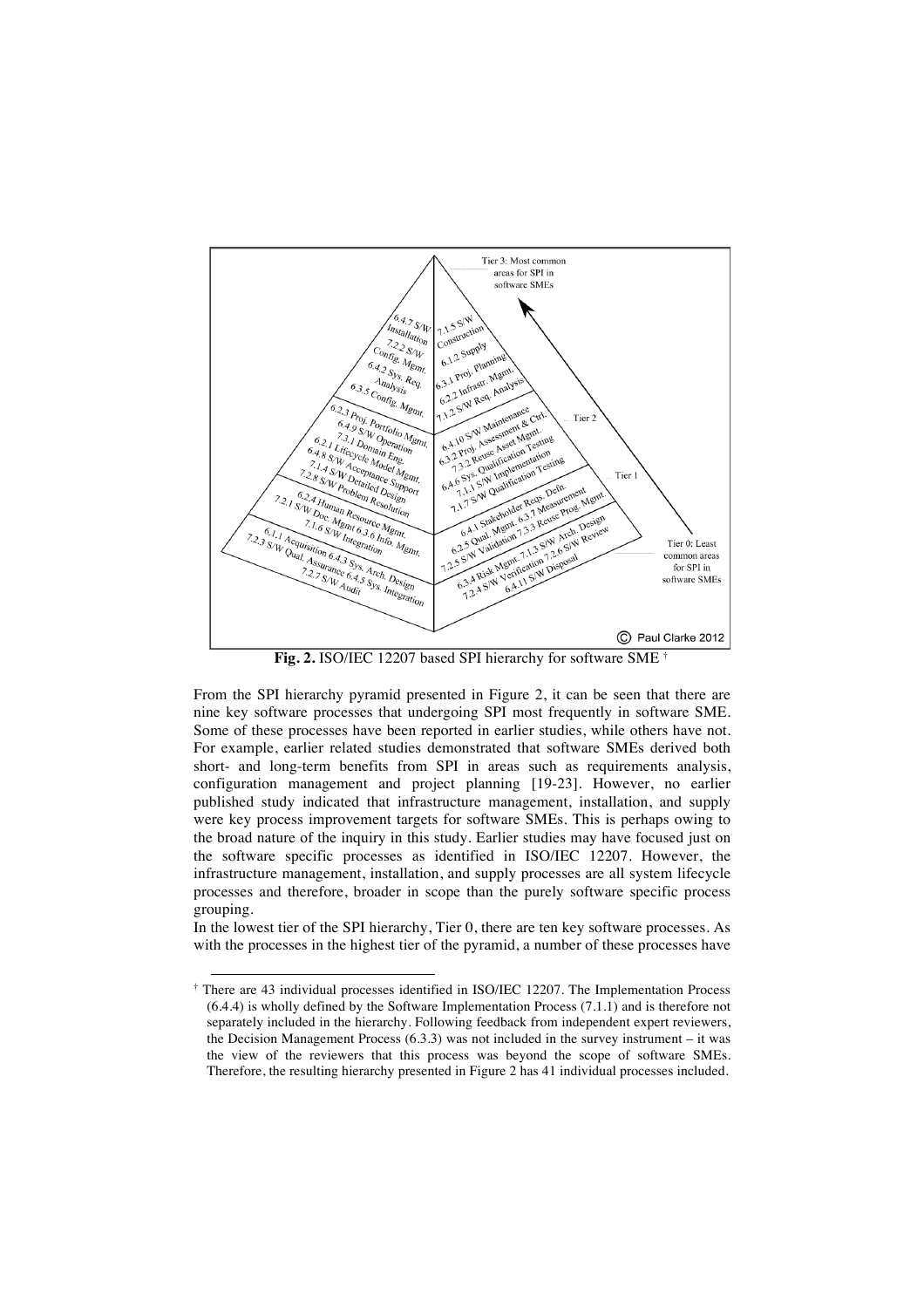been identified in earlier studies, while others have not been. For example, earlier related studies have highlighted that software SMEs can adopt a low process focus [13], electing only to implement process improvements in response to negative business events [14]. Therefore, it is not surprising to discover that the software quality assurance, software review, risk management, and software audit processes are all to be found on the lowest tier of the hierarchy – though clearly, for the software process and SPI community, this is certainly disappointing.

On the lowest tier of the SPI hierarchy pyramid, we also find a number of additional processes that do not appear to have been identified in earlier published studies – though it should be noted that earlier related works were not necessarily concerned with identifying the low priority processes for SPI in software SMEs. The additional low priority processes identified in this study are: acquisition, system and software architecture design, system integration, software verification and software disposal. Of these processes, the inclusion of the software architecture and system architecture design processes is of considerable interest. The feedback from the study participants indicates quite strongly that software SMEs do not necessarily make a distinction between architectural and detailed design efforts. Essentially, the responses from participants indicate that the architecture and detailed design processes are effectively bundled into a single activity. Therefore, this represents a good example of where the ISO/IEC 12207 process reference listing is beyond the scope of software SMEs. While ISO/IEC 12207 does permit that the process selection can be tailored for different settings, it does not permit that two separate processes can be merged into a single process. Therefore, the general infrastructure of the ISO/IEC 12207 framework is perhaps over-extended for the purposes of software SMEs. This finding also has implications for ISO/IEC 15504 which utilises ISO/IEC 12207 as the underlying process reference framework, a finding which we discuss further in section 3.1.

### **3.1 Recommendations for future SPI assessments and studies**

Taking the data from this study, it is possible to develop a number of recommendations for future SPI assessments and studies:

**Recommendation 1:** In order to maximize the effectiveness of future SPI studies and assessments in software SMEs, it is considered beneficial to treat architectural and design activities as a single activity (rather than as two separate activities as identified in ISO/IEC 12207).

**Recommendation 2:** In order to maximize the effectiveness of future SPI studies and assessments in software SMEs, where there is strong overlap between system lifecycle and software specific processes (e.g. requirements analysis and configuration management processes), researchers should consider merging the system life cycle and software processes into a single thread of inquiry.

**Recommendation 3:** Future SPI studies seeking to identify the high priority process improvements for software SMEs should consider omitting those processes that are in Tier 0 of the SPI hierarchy pyramid (ref. Fig. 2).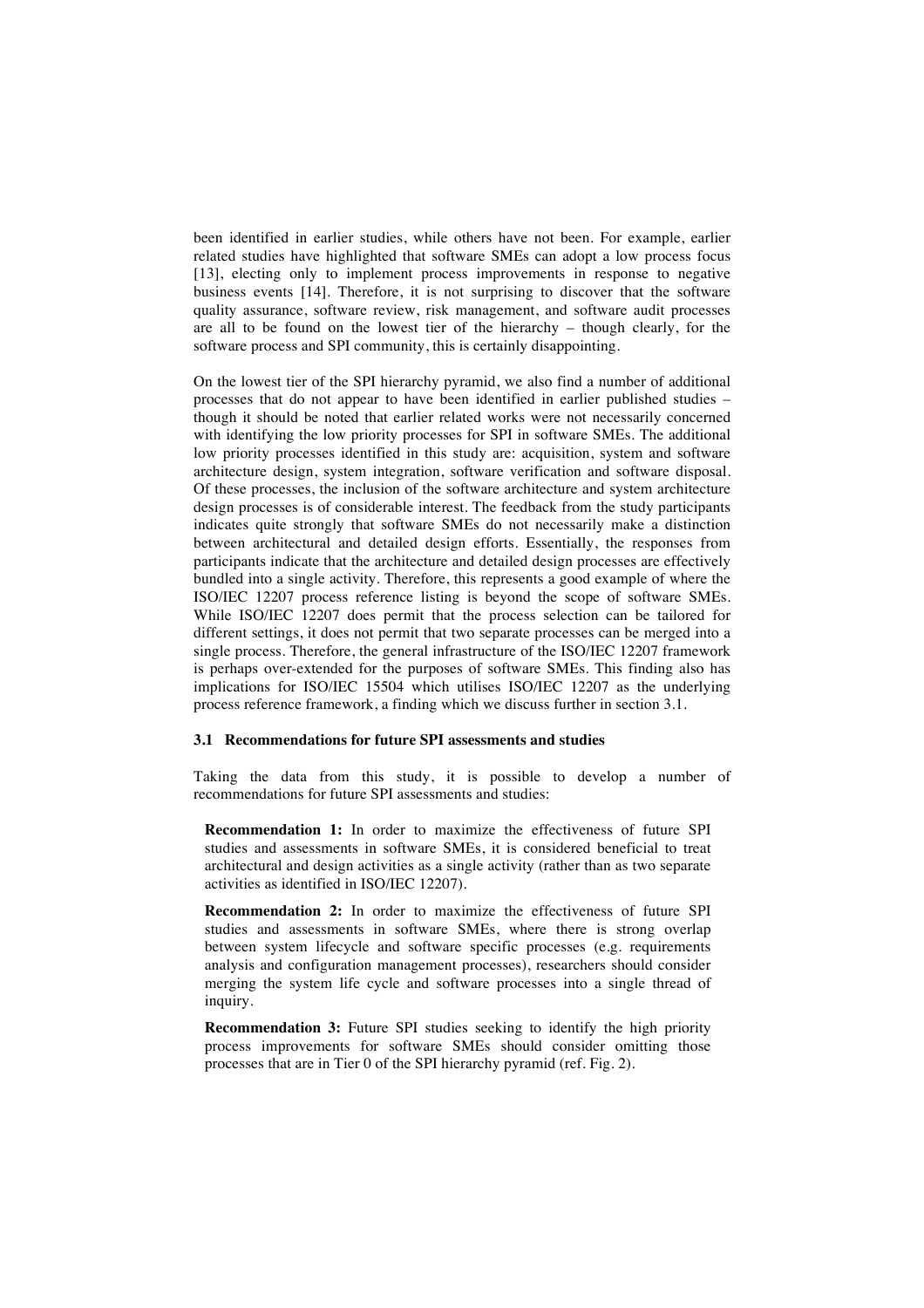In the case of Recommendation 1, the evidence of this study indicates that software SMEs rarely differentiate between architectural and design considerations. Future assessments and studies of SPI in software SMEs should not necessarily remove either the design or architecture activities but rather, should merge them into a single thread of investigation. In the case of Recommendation 2, although we find considerable evidence of important SPI occurring to the system life cycle processes of ISO/IEC 12207, SMEs can find it difficult to distinguish between system life cycle level activities and core software specific activities. As indicated by our independent expert reviewers, this can particularly be the case where there is a software specific process that has a corresponding parent system level process; for example, the system requirements analysis process and the software requirements analysis processes. We therefore recommend that where there is a strong overlap between a system life cycle process and a software specific process, these two processes can be merged into a single spoke of inquiry. In relation to Recommendation 3, since our study (along with earlier studies [13], [14]) has indicated that software SMEs can have a low process priority, future studies examining the key processes for SPI in software SMEs should consider omitting processes on Tier 0 of the SPI hierarchy (ref. Figure 2).

#### **3.2 Recommendations for versions of process reference frameworks**

We have one further important recommendation, this time regarding future versions of process maturity frameworks. As a research community, we need to start developing new thinking regarding the utility of reference frameworks and quality management standards for the software SME sector. Furthermore, framework authors and those responsible for writing software process standards should consider extending existing process reference and process assessment models to more accurately reflect and support software development as practiced in software SMEs. Although software SMEs are a large and vital component of the overall software development landscape, they have to-date failed to embrace established process maturity and quality management frameworks. Whatever the reason for the failure to adopt these approaches, it seems unlikely at this stage that software SMEs will ever implement these approaches to any great extent. Given the extensive wealth of knowledge, wisdom and experience incorporated into existing process maturity and quality management standards, it is very disappointing that they are not more widely adopted in software SMEs. In an earlier published work, the authors of this paper highlighted the importance of further integration of the dynamic capability concept into process maturity and quality management standards [24]. Dynamic capability relates to the ability to adapt a process in response to changes in the environment and is considered to be representative of an evolutionary mechanism, as espoused in the *evolutionary* theory of the firm [25].

The dynamic capability concept is not entirely absent in existing process maturity frameworks, it is in fact the embodiment of the highest level of process maturity, the *optimising* level. That the concept of optimising is an existing component of process maturity frameworks is considered by the authors to be hugely positive, however, that an organisation should only optimise of the highest maturity level is considered a drawback. The need to optimise, adapt and evolve is a continuous consideration and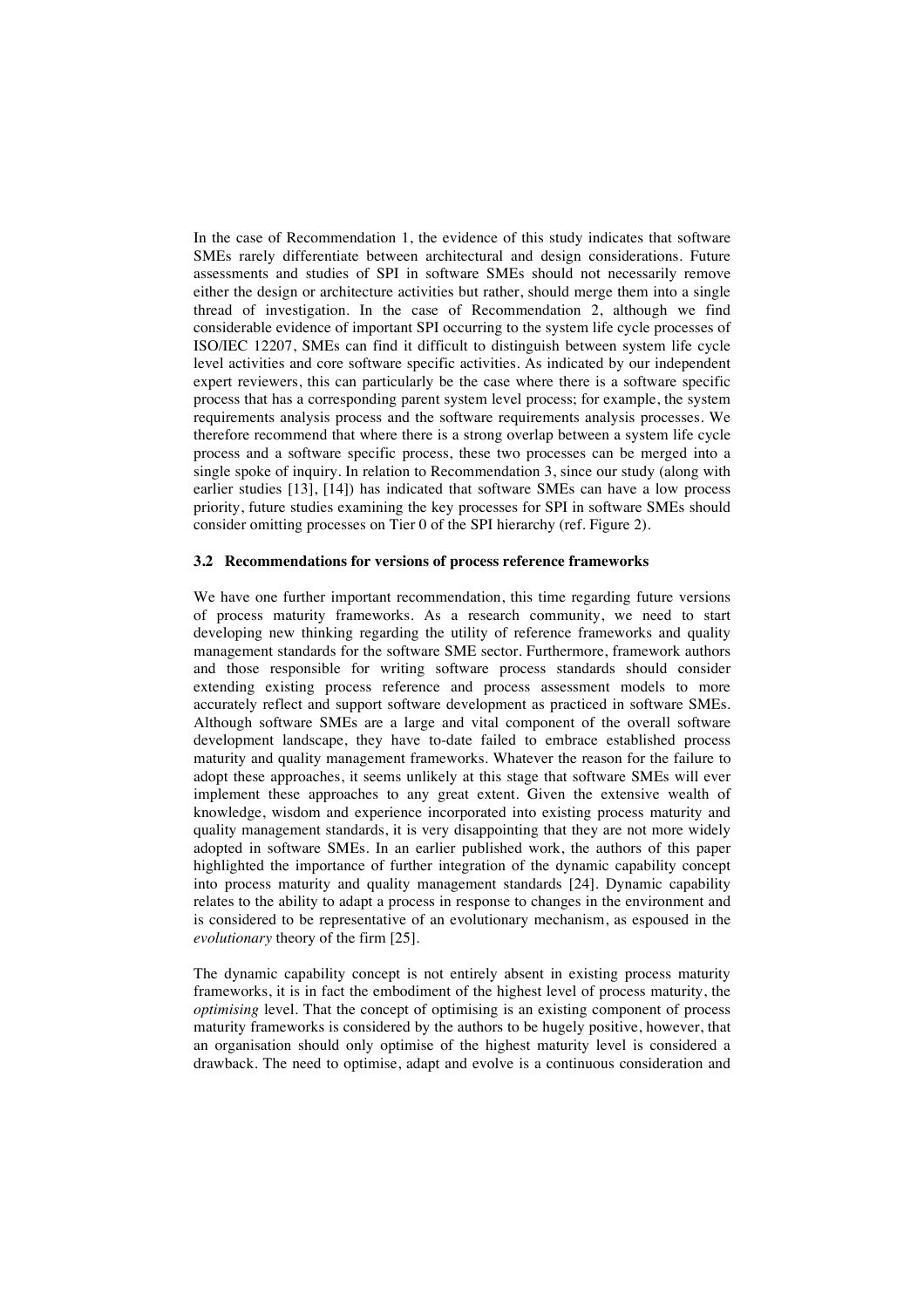one for which it may be difficult to fully prescribe a maturity framework – since all successful organisations and organisms are considered successful if they respond to their particular set (as opposed to some general set) of environmental challenges and changes. As Prof. Harvey Fineberg states: "*Evolution… doesn't necessarily favour the biggest or the strongest or the fastest and not even the smartest. Evolution favours those creatures best adapted to their environment, that is the sole test of survival and success*" [26]. Companies, like creatures, must also evolve relative to their particular environment.

Therefore, our fourth recommendation is that we develop new thinking in terms of how process maturity and quality management standards can better assist software SMEs, and to this end, we recommend greater integration of dynamic capability concepts. Naturally, increased integration of dynamic capability into existing process maturity and quality management standards should benefit organisations of all sizes, not just software SMEs.

**Recommendation 4:** In order to benefit software SMEs, future evolutions of process maturity frameworks and quality management standards should further integrate dynamic capability concepts.

# **4 Conclusion**

In our study of 15 software SMEs, we find that the software quality assurance, software audit, software review and risk management processes are in receipt of very little process improvement focus. The collective lack of attention on these three processes highlights a major impediment for the adoption of software process maturity frameworks and quality management frameworks (such as ISO 9000 [27]) in software SMEs. The evidence of this study suggests that software SMEs do not embrace some of the most basic principles of process maturity and quality management frameworks. Such basic principles include the adoption of a process focus, the explicit awareness of process activities (preferably in documented form), the reflection on the efficacy of the adopted software process, and the improvement of the software process in line with recommended process improvement paths. There is therefore a significant gap in the fundamental process thinking promoted by process maturity and quality management frameworks, and the reality of process implementation in software SMEs.

Despite the noted gap in process thinking between software SMEs and process maturity and quality management frameworks, there is some encouragement to be taken from the fact that some process areas were reported as having experienced relatively high levels of SPI. These areas include configuration management, requirements analysis, infrastructure management and project planning. We are therefore presented with something of a conundrum: on the one hand software SMEs appear unwilling to embrace a strong software process focus while on the other hand they do appear to be quite capable of realising instances of software process improvements.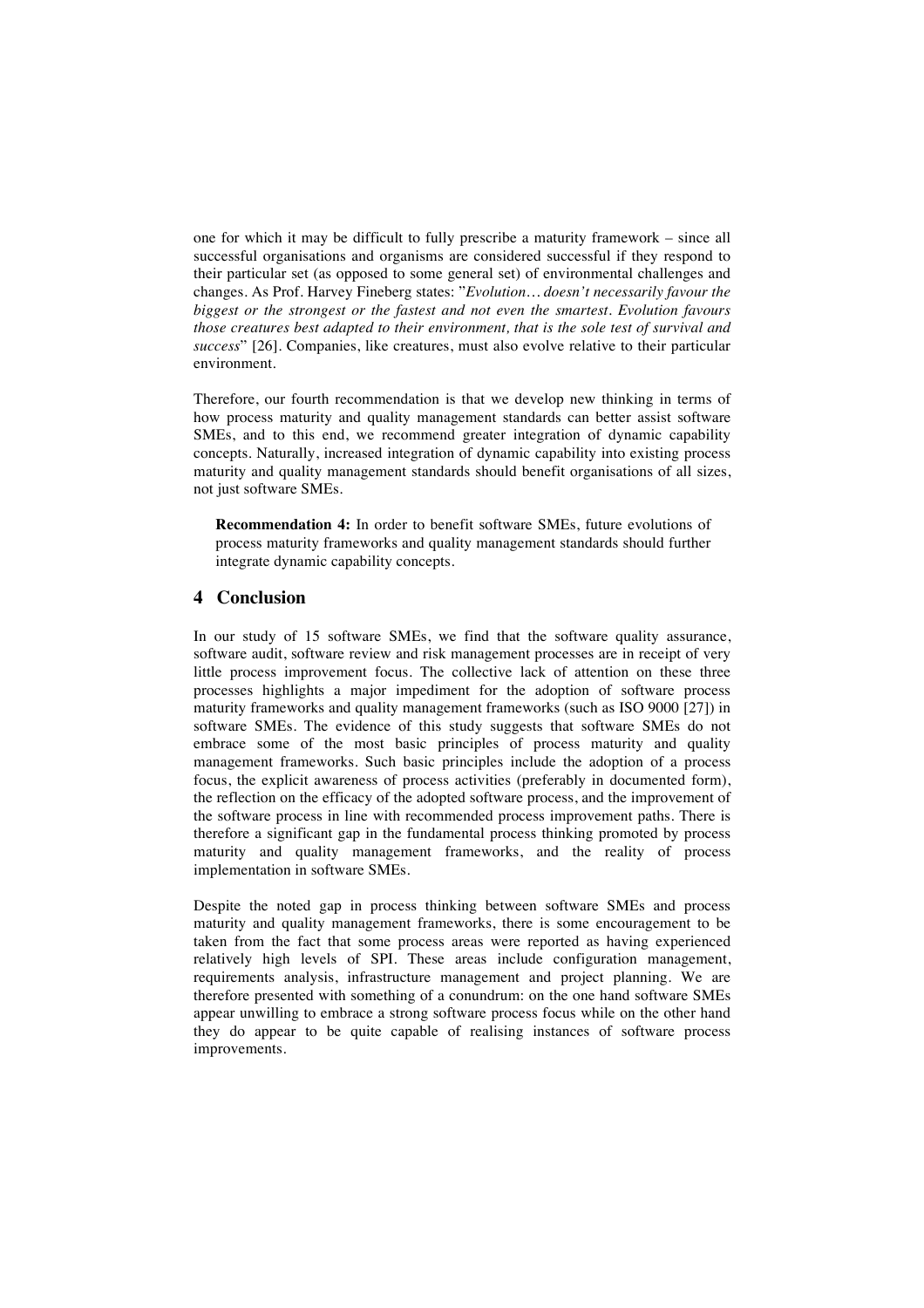It is the view of the authors of this paper that as a research community, we should work to find new ways to maximize the ability of software SMEs to realise software process improvements. This view is based on the premise that some SPI is better than no SPI at all. Software SMEs have largely failed to implement long-established process maturity and quality management frameworks; with the result that we have good reason to believe that they will continue to avoid adopting such approaches to software processes and SPI. However, as with organisations of all sizes, it is important to continually optimise business processes in software SMEs (incl. the software development process) and consequently, there is an unavoidable need for SPI. Perhaps the extensive knowledge and experience encapsulated in established process maturity and quality management frameworks can be reoriented such that the principle of process optimisation is more central to the basic demands of the frameworks (rather than being a highest maturity level activity alone). Developments in this direction may encourage software SMEs to consider the implementation of software process and SPI frameworks and in so doing would help to improve the competitive advantage and success prospects of software SMEs. Since most software development companies are SMEs, this would appear to be a worthy pursuit.

**Acknowledgments.** This work is supported, in part, by Science Foundation Ireland grant 03/CE2/I303\_1 to Lero, the Irish Software Engineering Research Centre (www.lero.ie).

### **References**

- 1. ISO/IEC: 15504-1 information technology process assessment part 1: Concepts and vocabulary. ISO / IEC, Geneva, Switzerland (2004)
- 2. SEI: CMMI for development, version 1.2. Software Engineering Institute, CMU/SEI-2006-TR-008. Pittsburgh, PA, USA (2006)
- 3. Paulk, M.C., Curtis, B., Chrissis, M.B. et al.: Capability maturity model for software. Version 1.1 edn. Software Engineering Institute, Carnegie Mellon University, CMU/SEI-93-TR-24. Pittsburgh, Pennsylvania, USA (1993)
- 4. Harter, D.E., Slaughter, S.A.: Quality Improvement and Infrastructure Activity Costs in Software Development: A Longitudinal Analysis. Management Science, 49 (6), 784-800 (2003)
- 5. Ferguson, P., Leman, G., Perini, P. et al.: Software process improvement works!. CMU/SEI-99-TR-027. Software Engineering Institute, Carnegie Mellon University, Pittsburgh, Pennsylvania, USA (1999)
- 6. Harrison, W., Settle, J., Raffo, D.: Assessing the Value of Improved Predictability due to Process Improvements. In: 3rd International Workshop on Economics-Driven Software Engineering Research (EDSER-3), IEEE Computer Society, Los Alamitos, California, USA (2001)
- 7. Gibson, D., Goldenson, D. and Kost, K.: Performance results of CMMI-Based Process Improvement. Software Engineering Institute, Carnegie Mellon University, CMU/SEI-2006-TR-004. Pittsburgh, Pennsylvania, USA (2006)
- 8. Herbsleb, J., Goldenson, D.: A systematic survey of CMM experience and results. In: Proceedings of the 18th International Conference on Software Engineering (ICSE 1996), pp. 323-330. IEEE Computer Society, Los Alamitos, California, USA (1996)
- 9. Saastamoinen, I., Tukiainen, M.: Software Process Improvement in Small and Medium Sized Software Enterprises in Eastern Finland: A State-of-the-Practice Study. In: Proceedings of the 11th European Conference on Software Process Improvements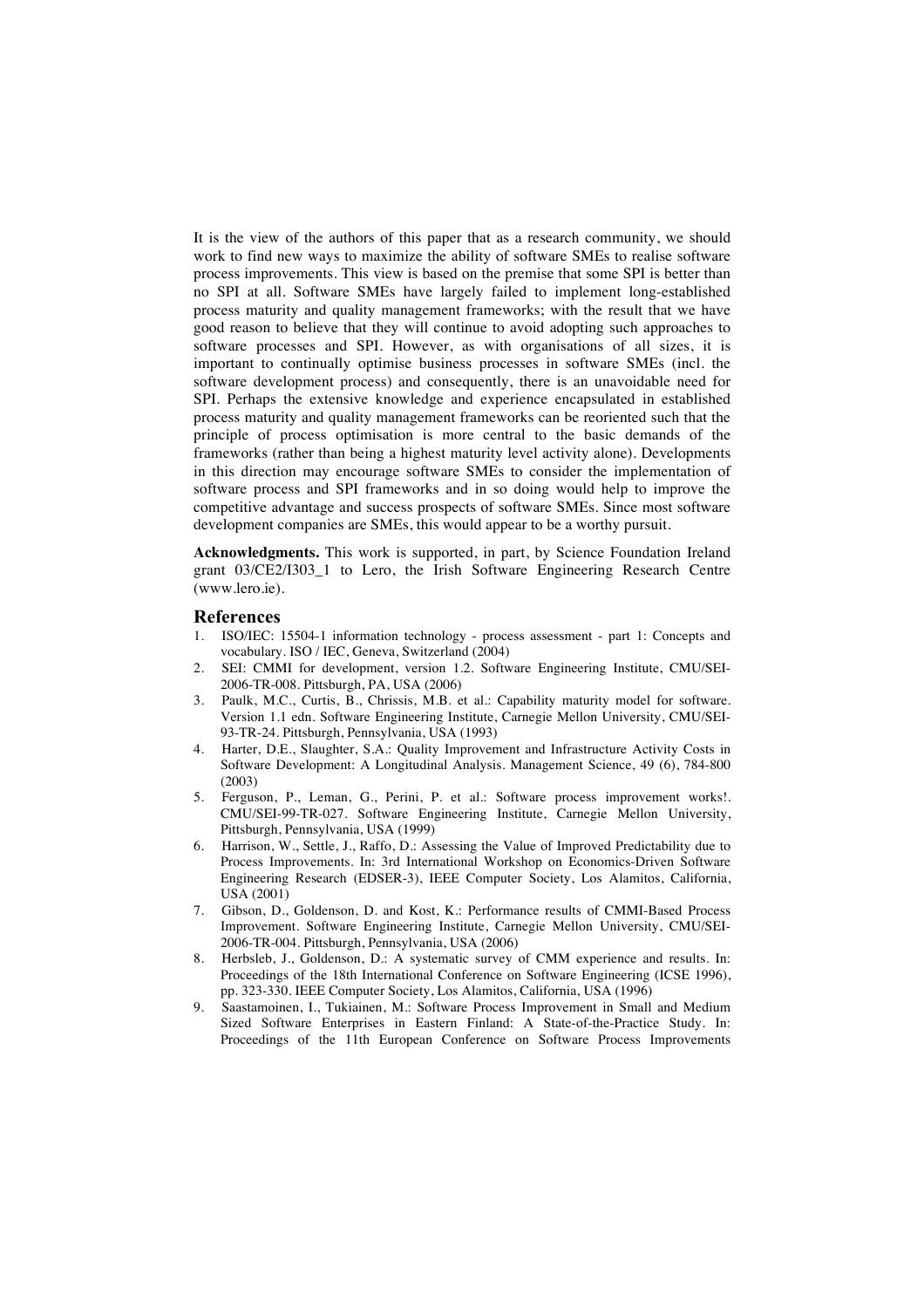(EuroSPI 2004), pp. 69-78. Springer-Verlag, LNCS 3281/2004. Berlin / Heidelberg, Germany (2004)

- 10. Staples, M., Niazi, M., Jeffery, R., Abrahams, A., Byatt, P., Murphy, R.: An Exploratory Study of Why Organizations do Not Adopt CMMI. Journal of Systems and Software, 80 (6), 883-895 (2007)
- 11. Khurshid, N., Bannerman, P., Staples, M.: Overcoming the First Hurdle: Why Organizations Do Not Adopt CMMI. In: Proceedings of the International Conference on Software Process (ICSP 2009), pp. 38-49. Springer-Verlag, LNCS 5543/2009. Berlin / Heidelberg, Germany (2009)
- 12. Poulin, L.A.: Achieving the Right Balance between Process Maturity and Performance. IEEE Canadian Review, 56 (-), 23-26 (2007)
- 13. Baddoo, N., Hall, T.: De-Motivators for Software Process Improvement: An Analysis of Practitioners' Views. Journal of Systems and Software, 66 (1), 23-33 (2003)
- 14. Coleman, G., O'Connor, R.: Investigating Software Process in Practice: A Grounded Theory Perspective. Journal of Systems and Software, 81 (5), 772-784 (2008)
- 15. ISO: Amendment to ISO/IEC 12207-2008 systems and software engineering software life cycle processes. ISO, Geneva, Switzerland (2008)
- 16. Tilley, T., Cole, R., Becker, P. et al.: A survey of formal concept analysis support for software engineering activities. Springer-Verlag, IN: Formal Concept Analysis. LNCS 3626/2005. Berlin / Heidelberg, Germany (2005)
- 17. Clarke, P., O'Connor, R.: Harnessing ISO/IEC 12207 to examine the extent of SPI activity in an organisation. In: Proceedings of the 17th Conference on European Systems & Software Process Improvement and Innovation (EuroSPI2010), pp. 25-36. Springer-Verlag, Heidelberg / Berlin, Germany (2010)
- 18. European Commission: Commission Recommendation of 6 may 2003 Concerning the Definition of Micro, Small and Medium-Sized Enterprises. 2003/361/EC. Official Journal of the European Union, L (124), 36-41 (2003)
- 19. Sanders, M. (ed.): The SPIRE handbook. better, faster, cheaper software development in small organisations. Centre for Software Engineering Limited, DCU, Dublin, Ireland (1998)
- 20. Sanders, M., Richardson, I.: Research into Long-Term Improvements in Small- to Medium-Sized Organisations using SPICE as a Framework for Standards. Software Process: Improvement and Practice, 12 (4), 351-359 (2007)
- 21. Cater-Steel, A., & Rout, T.: SPI long-term benefits: Case studies of five small firms. In: H. Oktaba (ed.): Software Process Improvement for Small and Medium Enterprises - Techniques and Case Studies. Information Science Reference, London, United Kingdom (2008)
- 22. Fleck, D.: A Process for Very Small Projects. In: Proceedings of the 22nd Annual Pacific Northwest Software Quality Conference, pp. 107-115. PNSQC/Pacific Agenda, Portland, Oregon, USA (2004)
- 23. Montoni, M., Rocha, A.R.: A Methodology for Identifying Critical Success Factors That Influence Software Process Improvement Initiatives: An Application in the Brazilian Software Industry. In: Proceedings of the 14th European Conference on Software Process Improvement, pp. 175-186. Springer-Verlag, Heidelberg/Berlin, Germany (2007)
- 24. Clarke, P., O'Connor, R.V.: An Approach to Evaluating Software Process Adaptation. In: Proceedings of the 11th International Conference on Software Process Improvement and Capability Determination (SPICE 2011), pp. 28-41. Springer-Verlag, Heidelberg / Berlin, Germany (2011)
- 25. Nelson, R.R., Winter, S.: An evolutionary theory of economic change. The Balknap Press of Harvard University Press, Cambridge, Massachusetts, USA (1982)
- 26. H. Fineberg, Are we ready for neo-evolution? http://www.ted.com/talks/harvey\_fineberg\_are\_we\_ready\_for\_neo\_evolution.html